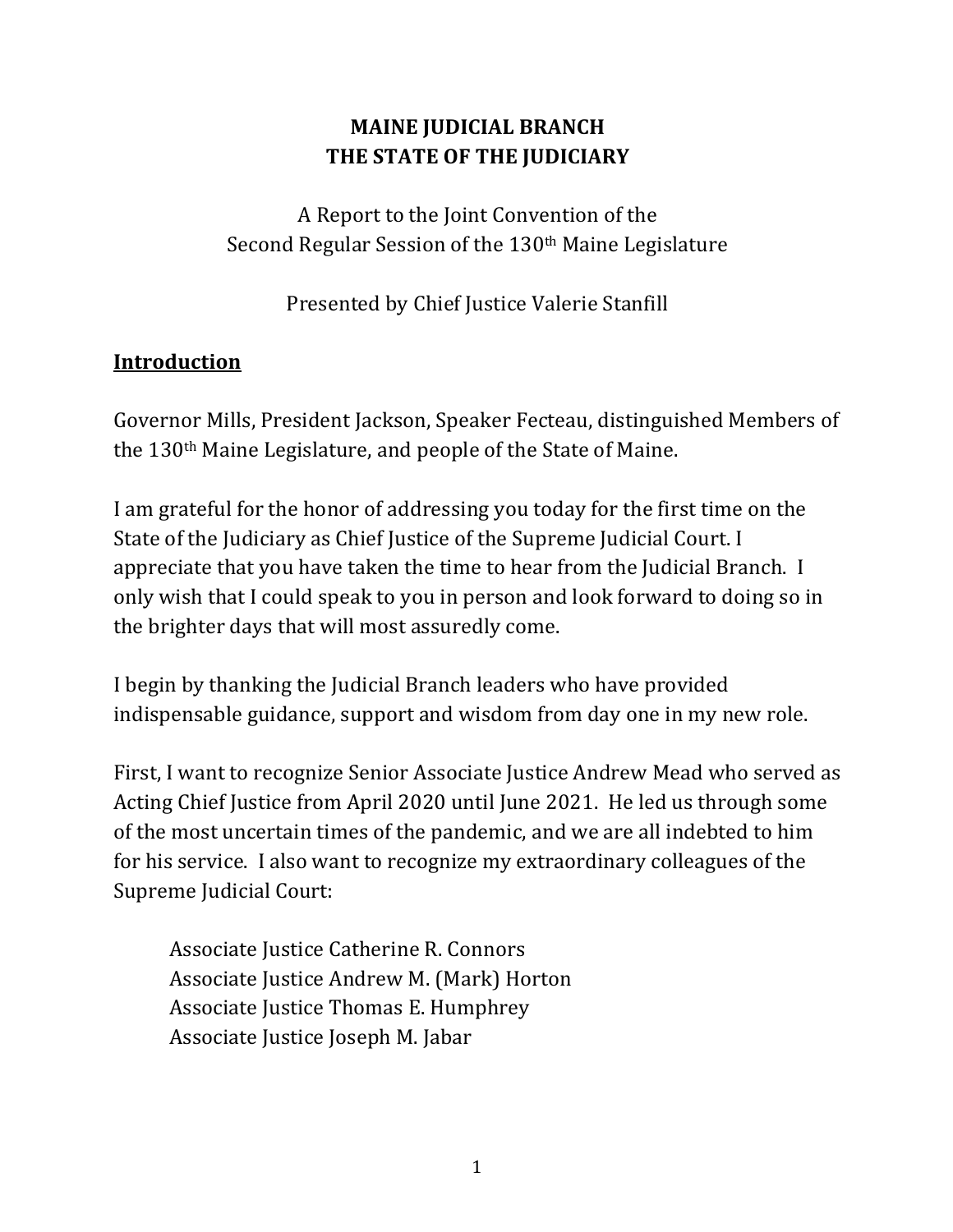And last but certainly not least, Associate Justice Ellen A. Gorman, who is about to retire at the end of the month as our longest-serving active jurist and whose counsel will be sorely missed by all.

I am also grateful to the Trial Court Chiefs who do the difficult work of overseeing the day-to-day operation of the trial courts:

Chief Justice Robert E. Mullen of the Superior Court, Chief Judge Jed French of the District Court, and Deputy Chief Judge Rick E. Lawrence also of the District Court

They have provided wise and steady leadership upon which I continue to rely.

I would be remiss if I did not also offer thanks to the incomparable James "Ted" Glessner who retired at the end of 2021 as State Court Administrator after serving our state for almost 30 years. And, I must recognize our dedicated administrative team, including Amy Quinlan who has now succeeded Ted as State Court Administrator. They have also worked tirelessly to help steer the ship during the pandemic and this period of great transition for the Judicial Branch.

Most importantly, I want to recognize and thank our hardworking Judicial Branch employees who have welcomed me into this role. Their commitment to serving the citizens of Maine has remained steadfast, even in the face of great adversity.

In this address I will outline:

- The challenges the Judicial Branch continues to face during this pandemic;
- An update on the backlog of pending cases;
- The critical need for additional Judicial Branch resources; and
- Some of the innovative solutions we have deployed to fulfill our mission.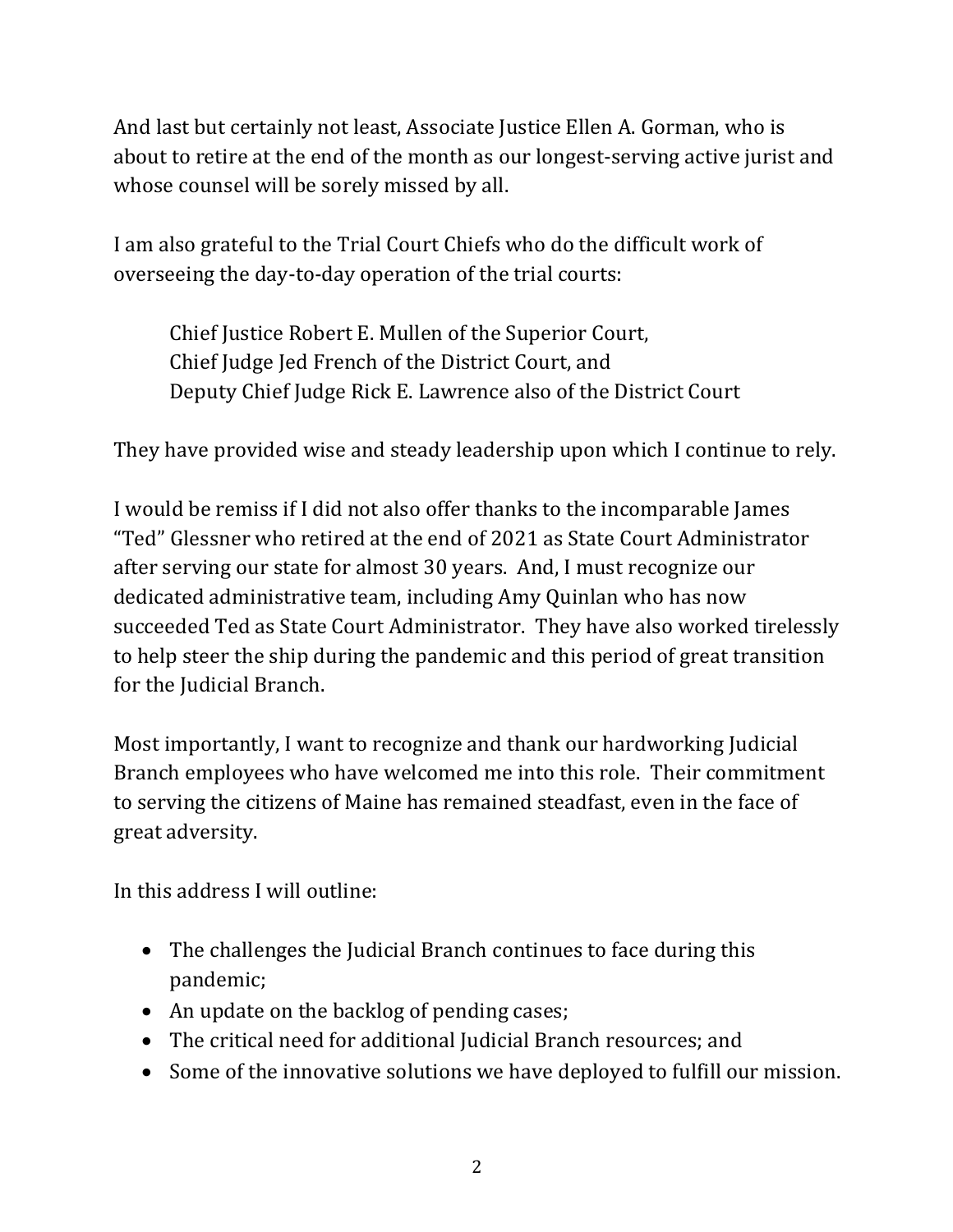# **The Pandemic Challenges Continue.**

In my first address as Chief Justice, I wish I could report that the Judicial Branch has returned to "business as usual." But two years into this pandemic, the needs of our citizens for critical access to justice together with the operational and budgetary pressures on the Maine Judicial Branch have never been greater.

From the beginning of this pandemic, we were determined to keep our doors open, and we have. But courtrooms are not designed for social distancing. Our usual way of conducting proceedings by bringing large numbers of people together in courtrooms before a judge was simply not safe during this public health emergency. Court systems, in general, are not designed to change quickly: we look to precedent and processes developed over time to ensure that justice is fair, deliberate, and guided by constitutional mandates. But, in the face of the looming public health crisis, we had to rethink nearly every aspect of our operations.

Over the first six months of the pandemic, the Court issued a number of orders to guide our response to the pandemic and to prioritize matters involving life and liberty interests, such as child protection cases, protection from abuse petitions, and cases involving individuals incarcerated while awaiting trial. We implemented remote proceedings with the goal of returning to full prepandemic operations as soon as possible. With modified processes and very strict protective measures consistent with guidance from the CDC in place, we resumed some jury trials in September 2020. And then, you will recall that coronavirus cases started to increase alarmingly, dashing our hopes of returning to full operations in November and December of 2020.

Fast forward to spring of 2021. COVID-19 case numbers were falling, vaccination rates were increasing, and the state of emergency was ending. Jury trials were resuming again. I was nominated in May and sworn in as Chief Justice in early June, 2021. I thought I was coming into office at, frankly, the perfect time. Judicial Branch leadership had worked tirelessly for 15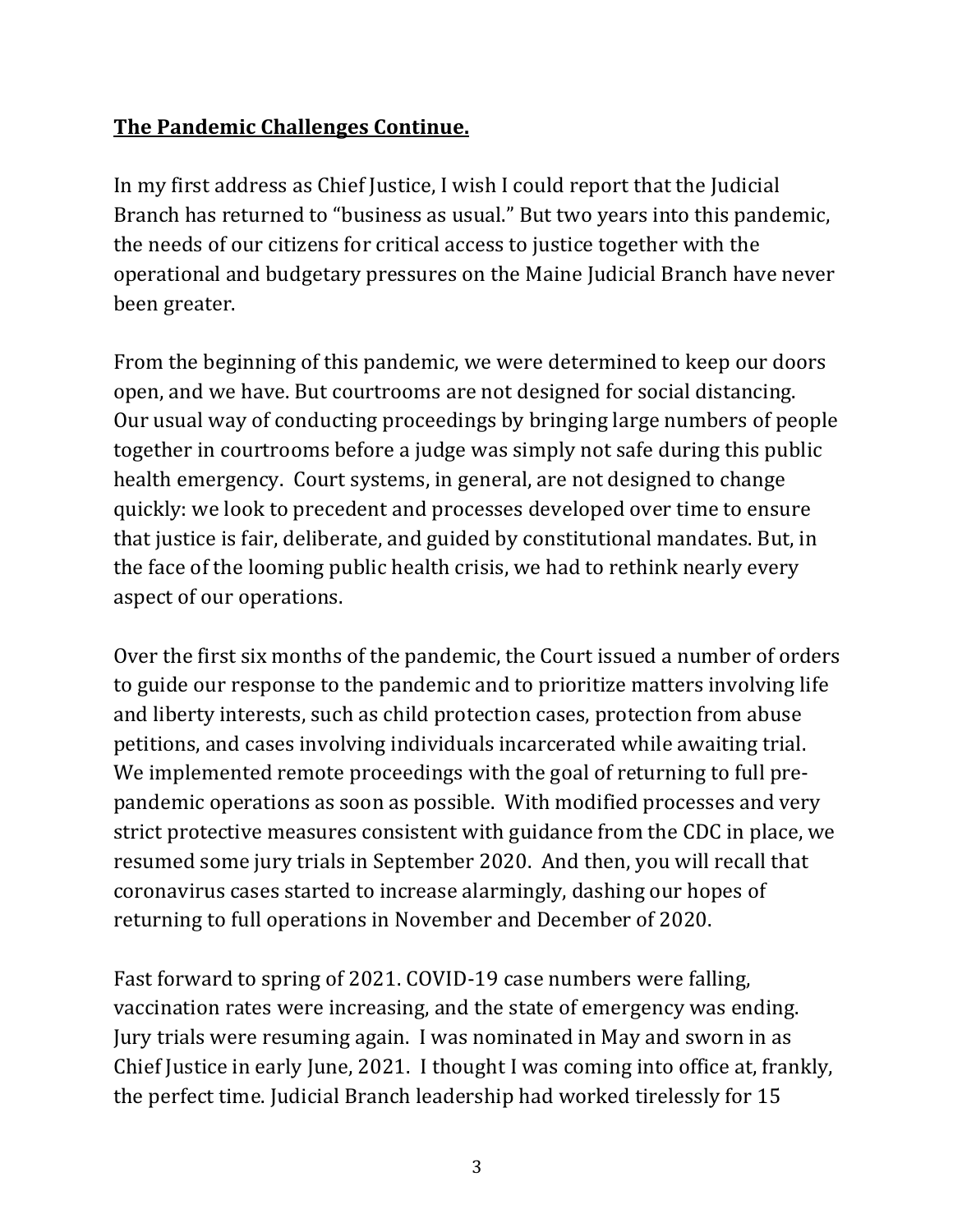months to steer us through the pandemic. Our staff, and especially the judges, clerks, and marshals on the front-lines had been nothing short of heroic. We had pivoted to Zoom, figured out how to conduct jury trials with people spaced throughout the courtroom, addressed issues like remote depositions and the ability to file for a protection order electronically. Acting Chief Justice Mead had led efforts to do the hard work. Now the task was simply to resume normal operations and get caught up.

#### Or so I thought.

We are in challenging times with respect to indigent legal services. Before the pandemic began we were having significant discussions about bail and criminal pretrial and sentencing reform. Systemic racism and bias, gender and cultural barriers, and a myriad of access to justice issues cannot be ignored. The opioid crisis, poverty, intrafamily violence all continue to wreak havoc on Maine's families and tear at the very fabric of so many people's lives. I looked forward to working on these critical issues and assumed that they would be my primary focus unfettered by the prior pandemic restraints.

And yet again, I was wrong.

Efforts to find solutions to these issues continue. We cannot stop moving forward. But progress has been complicated by the backlogs, uncertainties, anger, and stresses created by the pandemic. We have been challenged at every turn to move with breakneck speed to innovate and summon all available resources to meet our core mission.

As fall 2021 approached, more contagious and dangerous variants of COVID-19 hit our state. Community transmission and hospitalization rates soared to previously unseen levels. Once again, we had to impose limits on courthouse capacity and reinstitute masking mandates for employees and the public entering our facilities.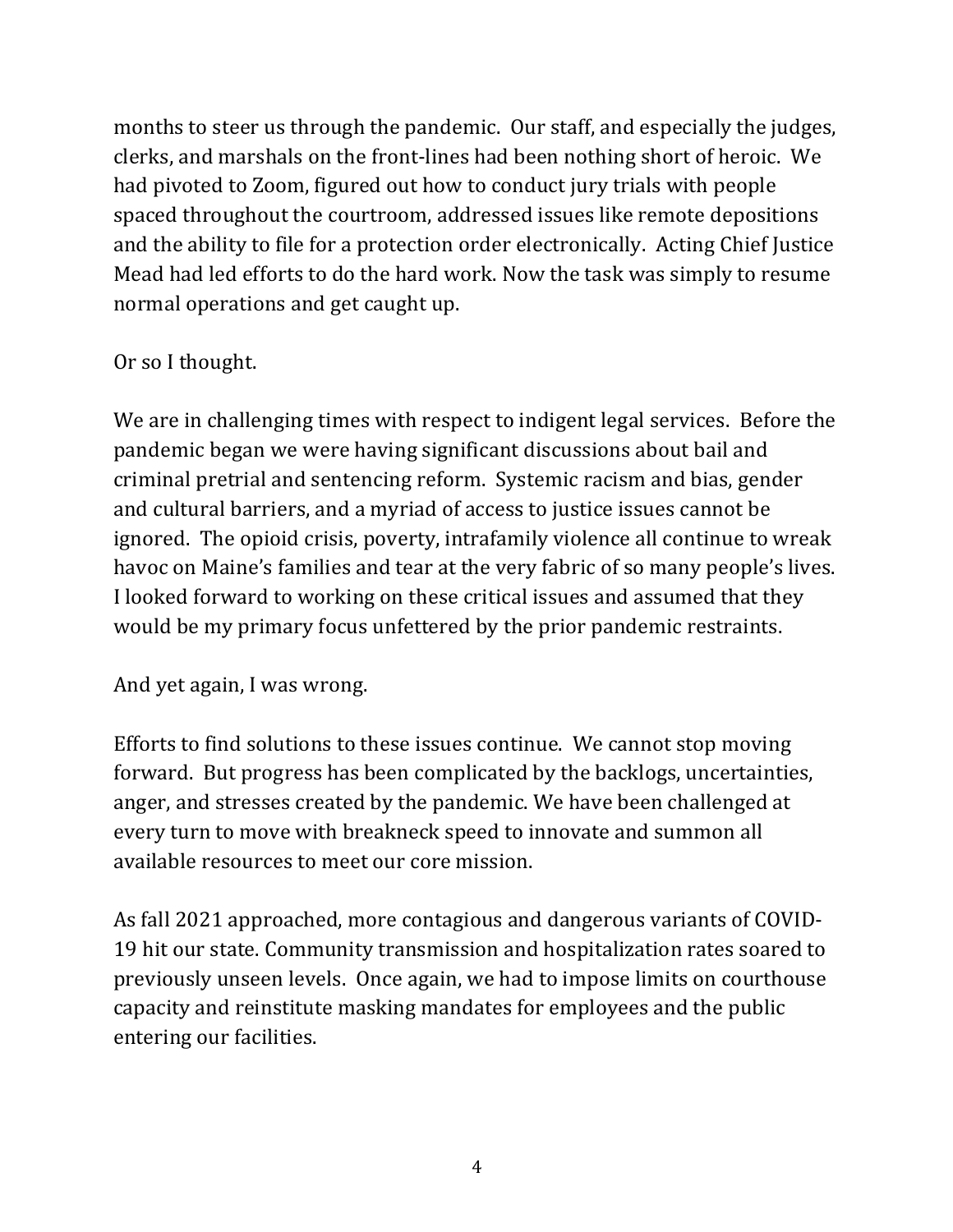This time, however, the Judicial Branch had tools at the ready. While the pandemic surged last fall and into 2022, high vaccination rates in many areas meant that courts could continue in-person proceedings, including jury trials in many locations. We had the technology and procedures in place to conduct remote proceedings, although they remain more time intensive. But it just wasn't and isn't enough to keep up with the demand.

#### An Update on the Backlog of Pending Cases.

As I offer these remarks, large numbers of pending cases have not been heard and must move forward. We have been working hard to schedule cases and hearings. We are making progress, but we have not been able to significantly reduce the backlog, particularly in some case types.

We have reached out and listened to attorneys and members of the public who have been frustrated by suspended dockets and delayed trials. We are mindful of the demands on our system partners who are also dealing with changes and scarce resources as a result of the pandemic. It is a "Catch 22" scenario played out across the justice system as matters are scheduled and rescheduled again and again as a result of requests to continue cases by attorneys who themselves are overwhelmed by the backlog and trying to figure out how to be in 3 counties at once. For every person who advocates that due process requires in-person court proceedings, there are an equal number who do not want to go to court and request to appear remotely. Despite concerted efforts to implement new ways of processing cases remotely and safely, court operations slowed dramatically. Simply put  $$ while we are current on some dockets, many are significantly backlogged.

If you would like more detailed information on the extent and distribution of the backlog and pending cases over the last few years, that is available from the Judicial Branch. But consider the following:

• Pending cases overall have increased about 45% since pre-pandemic levels.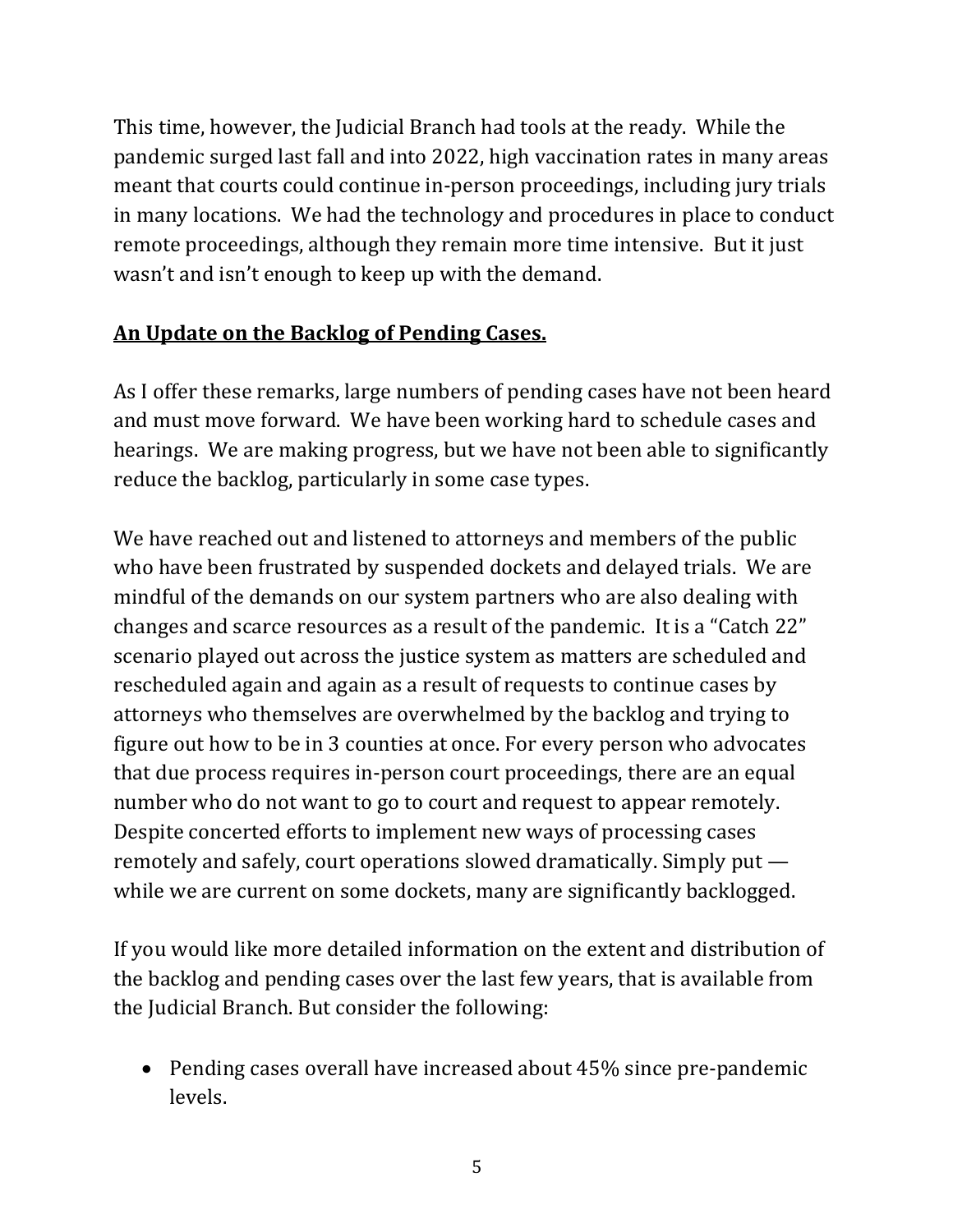- Some dockets are fairly current or only modestly increased, such as family and child protective cases.
- Juvenile dockets actually have decreased by about 25%.
- The number of civil and real estate cases as well as small claims have increased markedly because they necessarily were a lower priority than cases involving life and liberty interests.
- Priority is always given to those being held in jail in lieu of bail. Nonetheless, our criminal case load has increased by more than half, with thousands more cases pending than before the pandemic. On a hopeful note: it may be too early to tell, but so far the numbers seem to be trending down  $-$  slowly  $-$  in 2022.

Many cases are taking longer to resolve, and we worry that justice delayed is truly justice denied. There are many reasons, from court capacity and slowed processes, to delays with litigants not able to attend court or not having reliable internet connections, to attorneys' schedules and overwhelming caseloads. Our justice system is interdependent. When one part of the system is delayed, the impact is felt systemwide.

The bottom line: Despite applying all available resources, technologies, and revamped processes, we have yet to be able to cut the backlog in any meaningful way. But we are holding steady. The pandemic has exposed the uncomfortable reality that we simply lack the capacity to just "catch up" or to schedule and hear more cases with our existing workforce.

## **<u>Strained Resources and the Pandemic Response.</u>**

Our greatest barrier to fulfilling our mission is insufficient resources, all across the board. Before the pandemic, the Judicial Branch ran lean with our capacity stretched to meet the daily demands. We're Mainers. We made do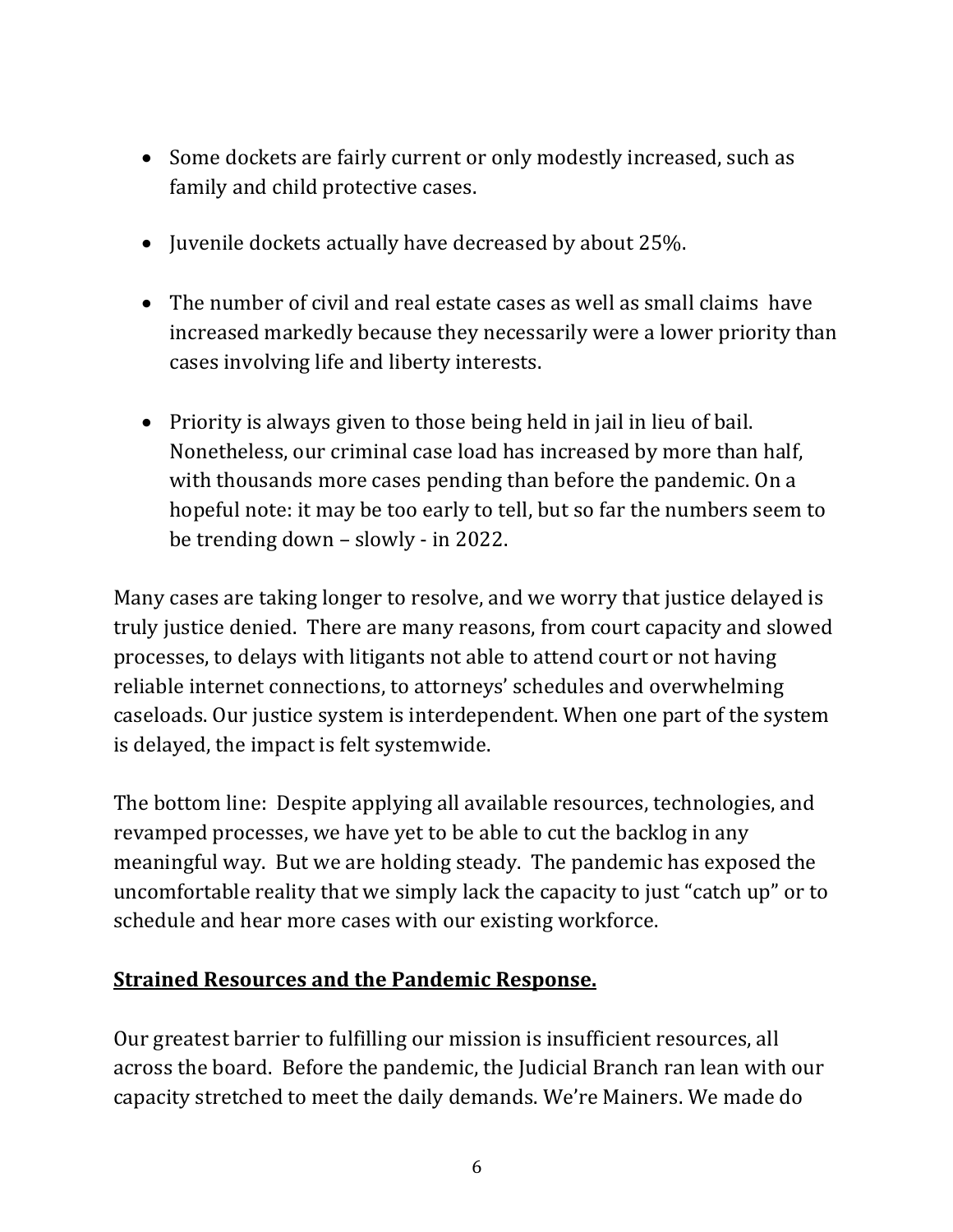with what we had. Our jurists have always been scheduled with full dockets all day, every day. They have little in the way of support staff. For our trial judges, it is a matter of have laptop, will travel.

But the pandemic has exacerbated those shortfalls. Disruptions and shortages in staffing together with judicial vacancies in an organization already working to capacity made it difficult to absorb the additional work required to shift processes and introduce remote proceedings.

Additionally, conducting court proceedings under pandemic conditions takes more resources. Court staff are called upon to assist members of the public with technology issues, and manage paperwork electronically, to figure out how to manage Zoom and hybrid proceedings on top of regular duties. Entry screening, always a critical function performed by our marshals, became the frontline in ensuring that public health safety measures were implemented and maintained. And like everyone else, our employees have struggled with their own health issues and disruptions to their personal lives, including managing childcare and attending to loved ones impacted by COVID-19.

We face the same hiring and recruitment challenges familiar to many employers. The Judicial Branch has not been exempt from the "Great Resignation"; we have more vacancies than before. There is greater turnover, fewer applicants for open positions, people out on extended leave, and people ill or quarantined because of COVID-19. In January, one Superior Court and four new District Court judges were sworn in, and there are now several more nominations pending, all of which will almost bring us to full strength in judges. But, we don't have enough marshals or clerks or, indeed, any other position. We have had to close courthouses to the public because we do not have enough staff. There are times we have judges that we cannot put on the bench because we don't have the staff to do so. And all the technological innovations and changes have been pushing our IT department to the limit at a time when we are in the midst of implementing our case management and eFiling system known as Maine eCourts.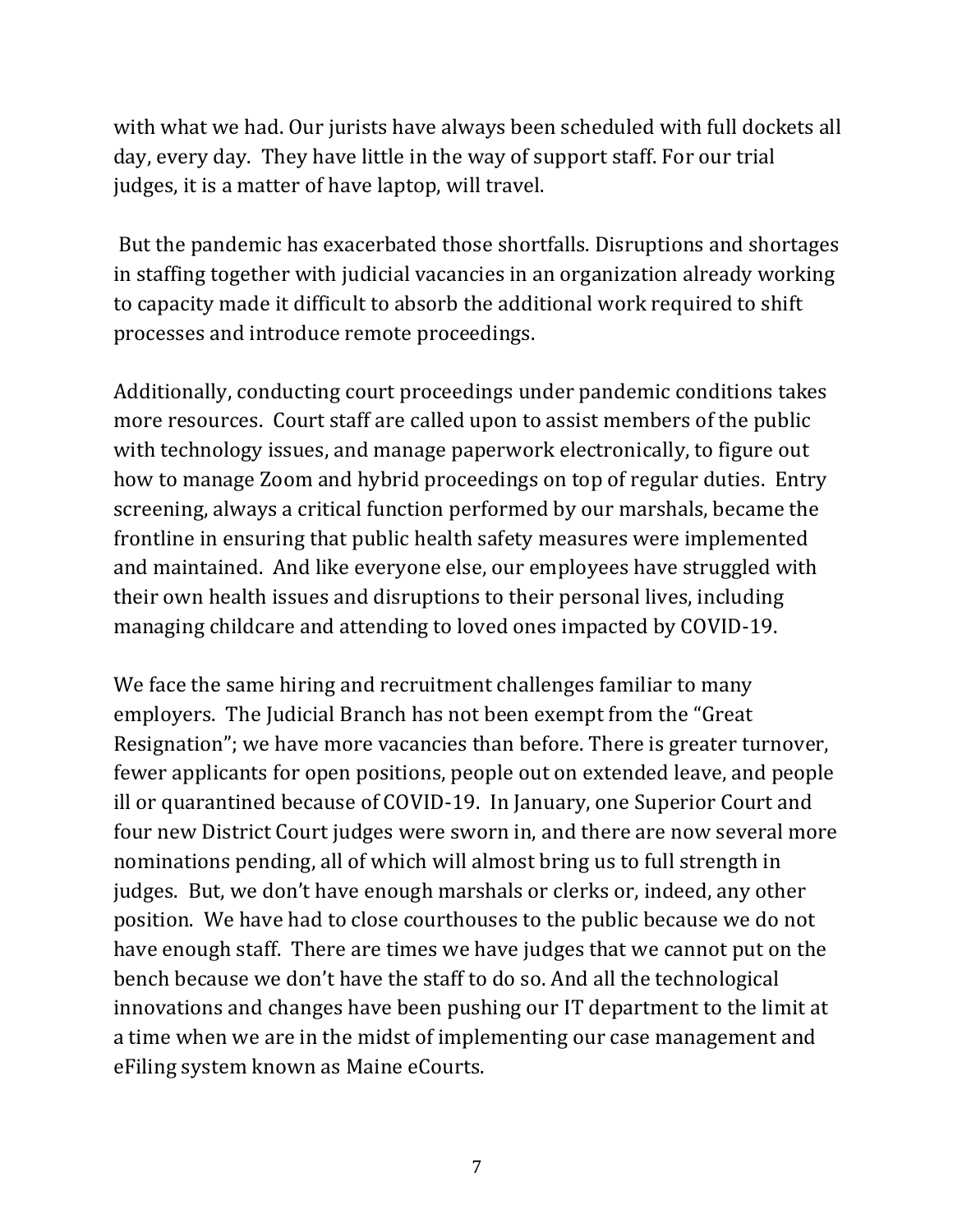# **Creative Initiatives to Address Challenges.**

Although the pandemic has upended regular court operations in unprecedented fashion, it also presents an enormous opportunity to reexamine how we do business - to seek solutions and new tools to better serve the citizens of Maine. We have been challenged to innovate. And we have!

## *Targeted supplemental budget requests to add capacity to process cases.*

Over the past two years, we have reengineered our processes and operations. We now seek to institutionalize these changes. Our supplemental budget builds on past advances and continues our efforts to invest in personnel and the smart use of technology to provide a prompt, responsive, and effective system of dispute resolution. Specifically:

- Remote hearings are now common in many case types. They can result in savings to court users in time, expenses, fees, and travel. The availability of remote proceedings has meant that attorneys may represent clients in geographically distant locations and litigants may attend proceedings without making long drives to the courthouse. But the added demand on the personnel necessary to conduct and process cases remotely has strained our workforce.
- The pandemic underscored the need for more clerks, courtroom technology assistants, law clerks, and marshals. Our supplemental budget requests are targeted to address these staffing needs with some new and reclassified positions to relieve the unsustainable strain on existing staff and to build capacity to adapt to changing operations in an electronic world.
- As remote proceedings have become an indispensable tool to move dockets, we have worked to implement technologies to maximize these processes, including equipment and software to support remote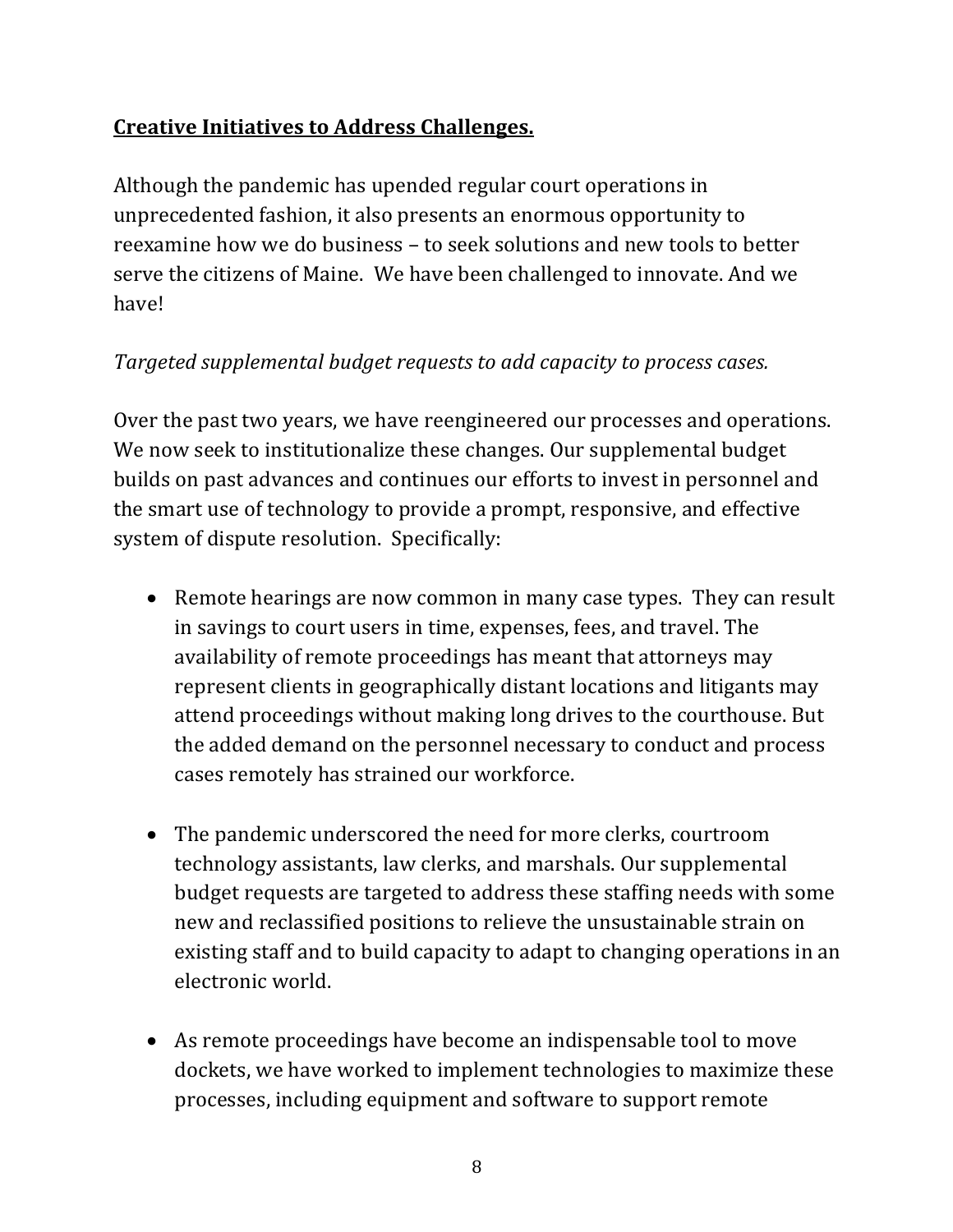operations. These include Citrix ShareFile, audio visual equipment, Adobe licenses, remote mediation hosting, TeamViewer software to allow for remote computer access and additional equipment purchases for monitors, printers, computers and polycom Zoom connectors so that we meet our mandate to create an official court record.

• Benefits include our pilot program using the Citrix ShareFile platform for submitting some filings instead of the US mail. The pilot started in early January 2022 for criminal pleadings in Alfred, expanded to all courts in York County on February 11, and we expect it will be rolled out to the rest of the state in the coming weeks and months.

#### *Keeping our courthouses safe for our employees and the public.*

Entry screening remains an important component of the Judicial Branch's pandemic response. Marshals screen for COVID-19 as well as weapons and other contraband. But the lack of marshals has limited our ability to keep all courthouses consistently open to the public across the state. Even before the pandemic, the Judicial Branch had requested additional deputy marshals to provide entry screening at every courthouse during the hours of operation. We are grateful for the 10 new marshal positions in the last budget. But it is, unfortunately, not enough.

As with law enforcement agencies across the state and nationally, recruitment for these positions has been difficult. Although we have succeeded in filling most of the 10 newly created positions thus far, our Supplemental Budget request seeks to create 10 "court attendant" positions, whose duties will encompass some tasks now being done by marshals which do not require full law enforcement qualification. Most obviously, court attendants will not carry firearms. They will, however, support courthouse security by monitoring  $control$  rooms  $-$  essentially dispatch  $-$  in the larger courthouses. They will also receive training to act as jury officers, freeing more marshals to be allocated across the state. As you can tell, we are trying to be creative to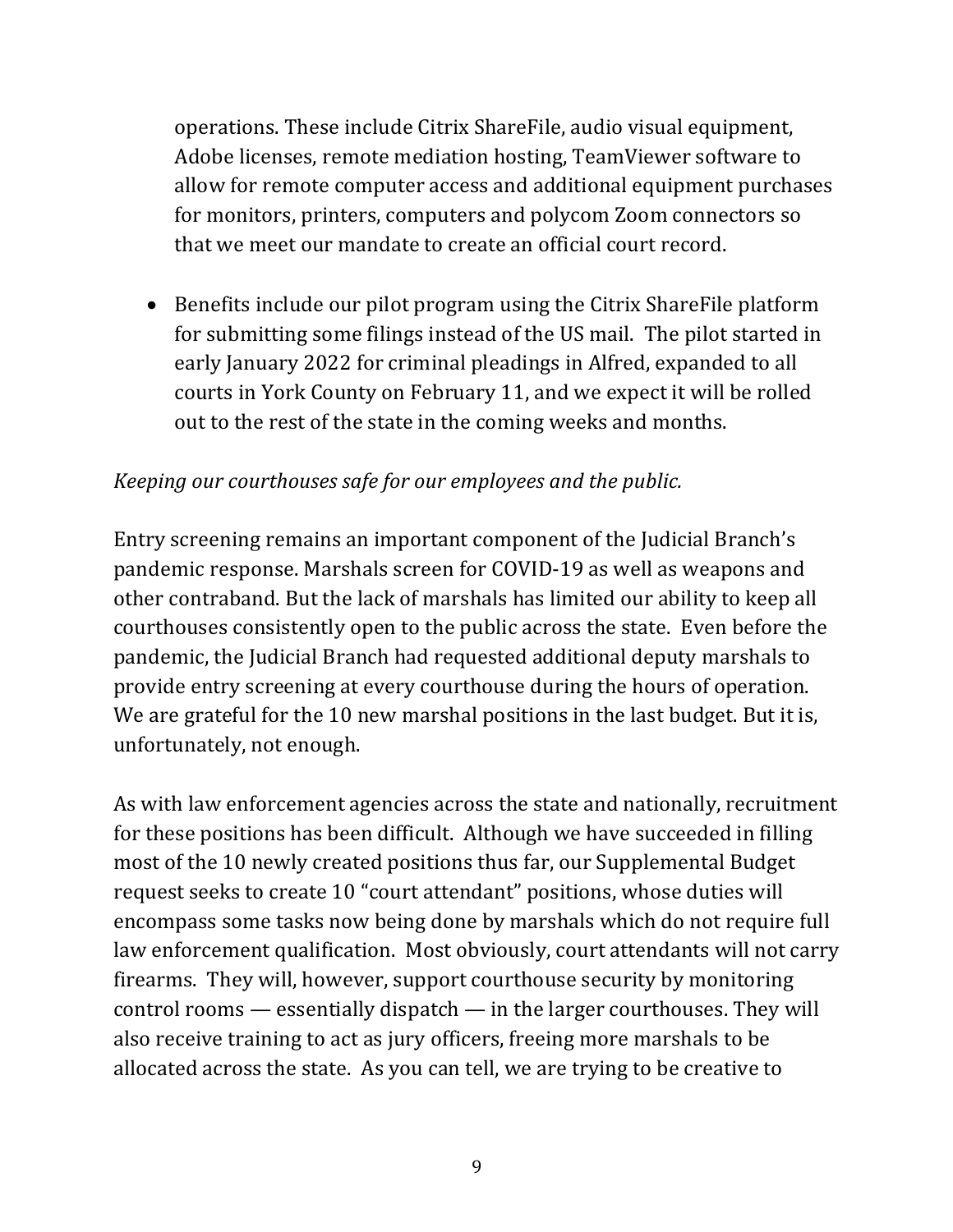increase recruitment and retention. The lack of marshals is currently our biggest impediment to opening courtrooms and hearing more cases.

# *Innovative referee pilot program to address the backlog in family and non-jury cases.*

We are starting a referee project, where some recently fully retired judges (not active retired) will be appointed as referees and paid by the court to handle civil and family cases remotely. The program will be launched as a pilot with family cases in which both sides have an attorney, but we hope to expand it to family cases with unrepresented parties as well as other civil nonjury cases. The goal is to add capacity in the short-term to allow us to address the backlog without adding work to existing personnel. To that end, we intend to use a third-party hosting service to coordinate and run the remote hearings and create the court record.

#### *Collaborating with system partners to improve processes.*

We continue to work with system partners to develop and refine new ways of conducting business. We have reached out to the bar associations, the Prosecutors Association, the Maine Commission on Indigent Legal Services and civil legal services providers to problem solve and identify new possibilities: 

• We are assessing how we schedule many of our dockets. There have always been too many cases and too few resources to schedule each case individually. Most cases settle and we never know in advance which cases will actually go to trial. Our prior practice  $-$  where we scheduled numerous cases at once for all kinds of proceedings in order to maximize limited court time  $-$  could not work during the pandemic. So, we reduced the numbers of matters scheduled at one time in order to protect the health and safety of everyone involved. By doing so, we were also more respectful of court users' time - litigants, attorneys, and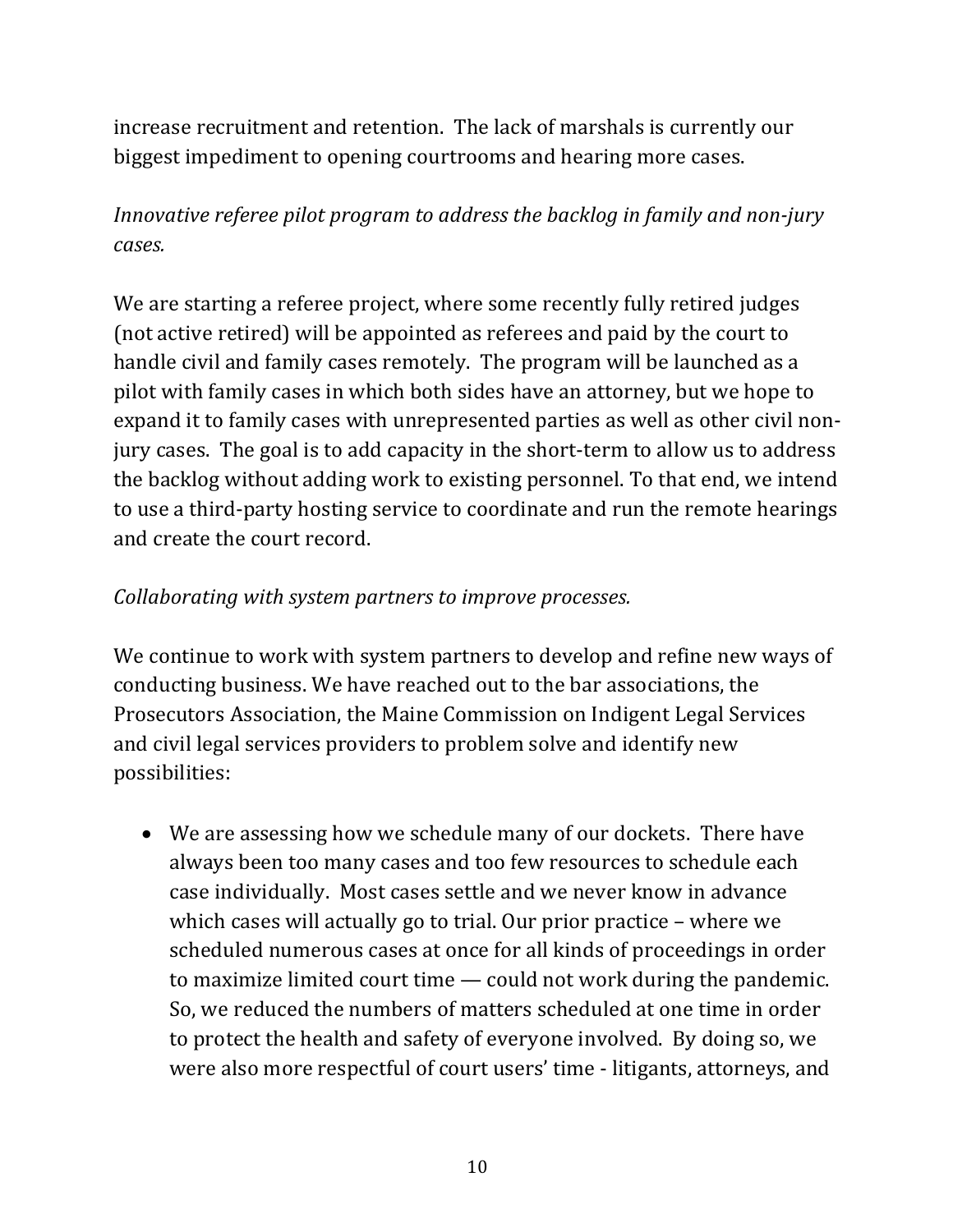jurors. Our challenge in moving forward is to balance those competing priorities in the way in which we schedule matters. We can do better.

- Contested traffic trials from every region in the state are now held remotely from the Violations Bureau in Lewiston rather than in individual district courts. Court technology staff manage the remote proceedings involving scores of defendants and all of the corresponding law enforcement officers from across the state appearing in front of a District Court judge. It is quite a feat, moving so many people in and out of virtual waiting rooms and courtroom. And, generally the officers and defendants are happy to be able to take care of these matters from their homes or cruisers without traveling to court and taking time away from their duties. Our experience has been consistent with national surveys showing court users prefer remote hearings in these kinds of cases.
- We are working on innovative ways to move civil dockets, which have necessarily taken a back seat to cases involving public safety, liberty, and children. Justices Mark Horton and Michaela Murphy are working with members of the bar to create a process for remote jury selection in civil cases. They have been working most recently with our IT department to identify the technology solutions needed to support the project. And Active Retired Justices Nancy Mills and Roland Cole are spearheading a statewide approach to identify civil cases ready for jury trial, have management conferences, arrange judicial settlement conferences, and work to get the cases scheduled.

# The Judicial Branch automated case management and eFiling system is critical *to* long-term planning and is a key component to any future pandemic response.

Keeping the court system operational without physical access to a courthouse means finding digital ways to do things that had primarily been done in person. One of our ongoing initiatives — our automated case management and  $eFiling system - is$ , perhaps, among the most critical tools. Despite pandemic pressures and the enormity of the project, we rolled out the system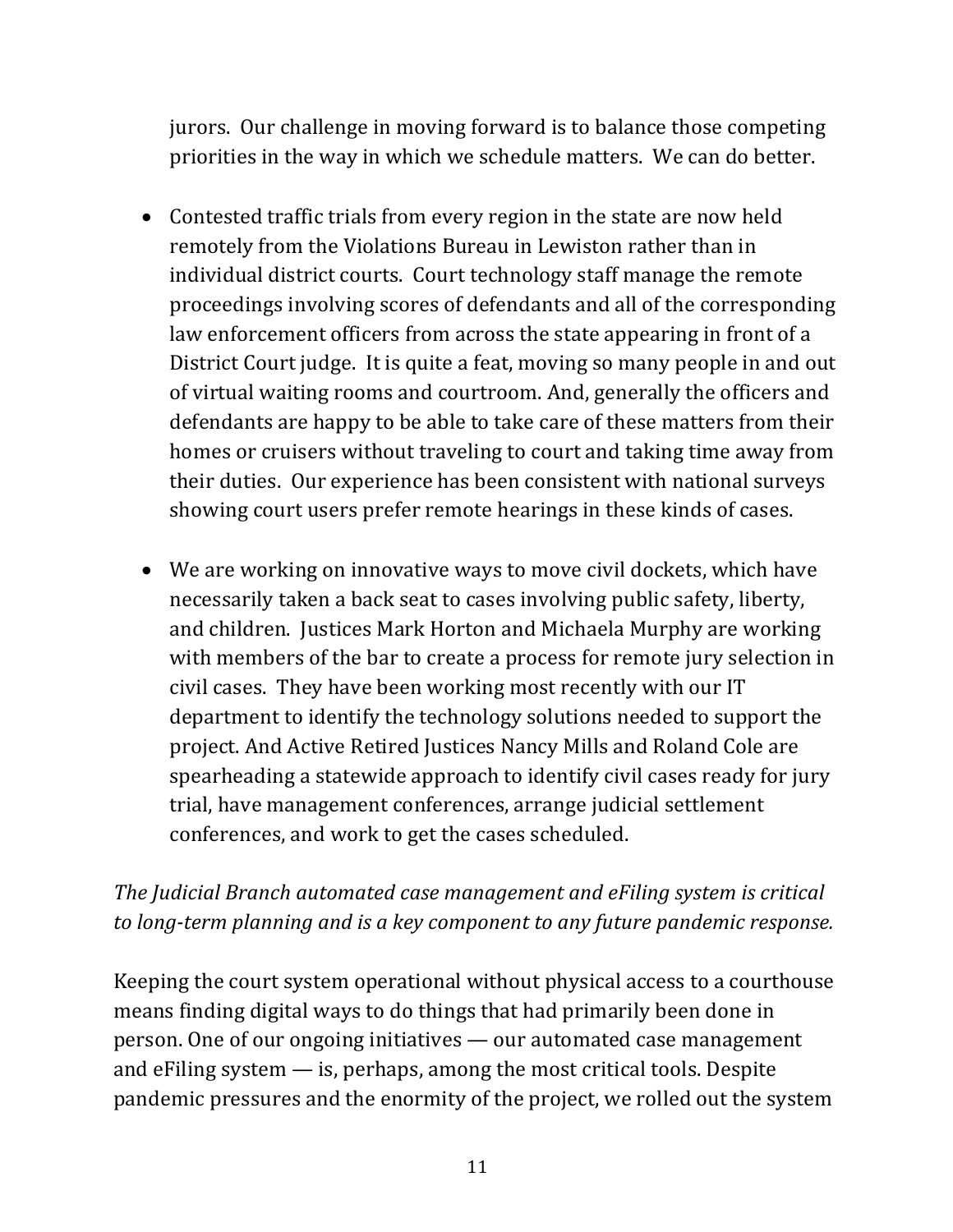in Bangor for most civil and family matters and the statewide Business  $&$ Consumer Docket in the fall of 2020. It is also in use in the Violations Bureau. But the pandemic has taken its toll here too.

The initial rollout in Bangor and the Business & Consumer Docket was a pilot project. And as with all such projects, we encountered problems. Our IT department has worked hard to make the system work better for all involved. Hundreds of cases have been successfully eFiled in Bangor courts and the Business & Consumer Docket, but issues that have surfaced during the pilot have caused us to pause the next phase of implementation while we work to identify and solve these issues and review project goals and the necessary next steps to achieve project success.

To assist us, we hired BerryDunn's justice systems consulting group to conduct an assessment of the Maine eCourts electronic case management and eFiling system implementation project. They have worked with other states and similar electronic court projects across the country and are located here in Maine. We hope to have some results within the next month to help us identify strengths, weaknesses, and opportunities, and make recommendations to assist us in implementing the next phases of the project

## *Work continues to create safe and dignified courthouses*

We have learned much about how to conduct business remotely. We are more prepared to tackle any future emergency that makes it difficult to get to a courthouse. But courthouse facilities will always be the principal place for the public to come to be heard on their important matters. We cannot lose sight of the major efforts started over a decade ago to make sure that our facilities are safe and dignified places that honor the importance of the work done within their walls. In this regard, I note the following:

• The newly renovated and expanded Oxford County Courthouse opened to the public in 2020. We created a video because we were unable to have a grand opening in person; a link to the video slideshow may be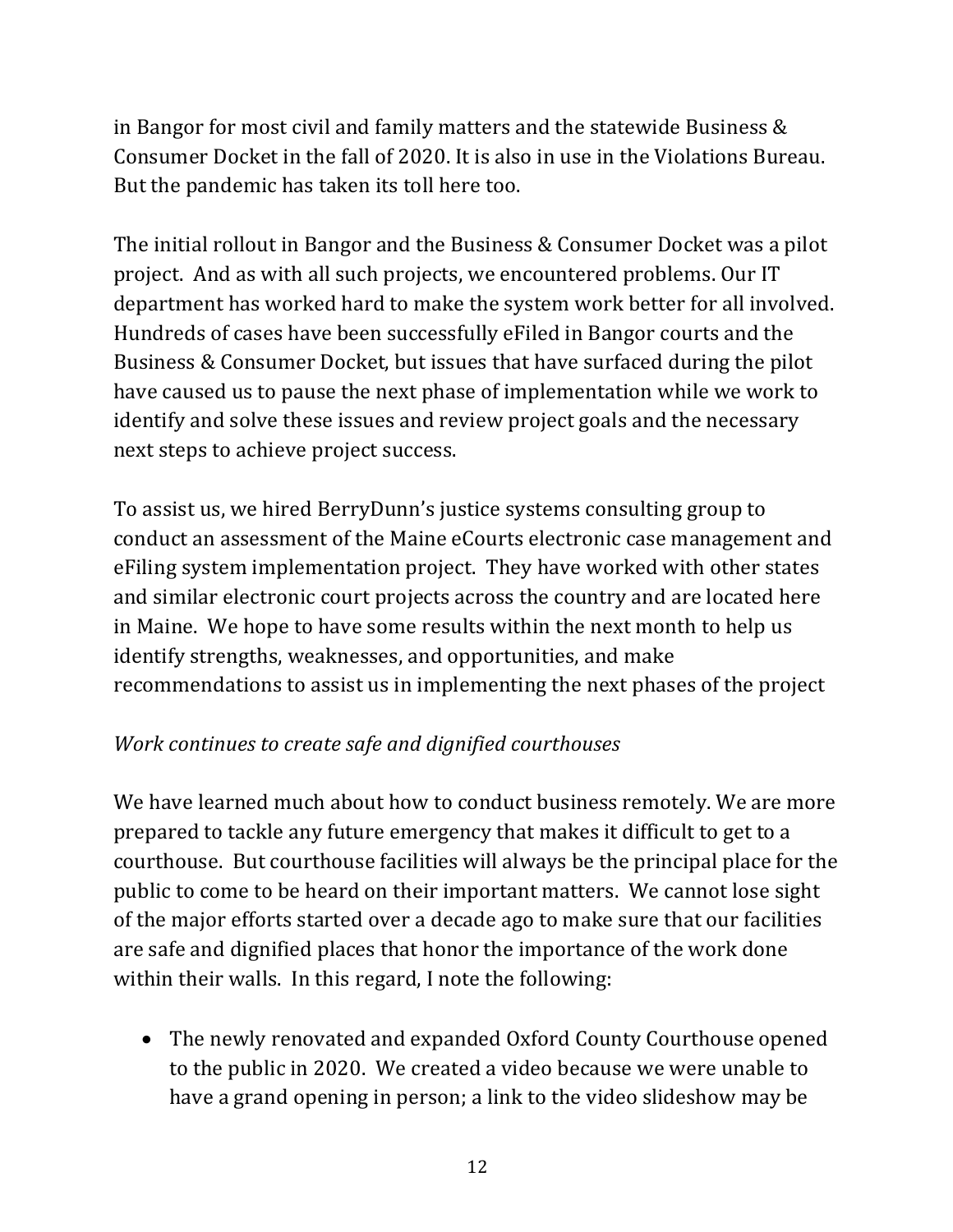found on our website. The Oxford County Courthouse covers 25,510 square feet; boasts energy high-efficiency features; state-of-the-art courtroom AV systems; additional courtrooms and conference rooms; and expanded employee and security areas. The renovation restored the historic jury courtroom to its original grandeur.

- The York Judicial Center project remains on budget at just over 50% completed and is slated for occupancy in spring 2023. The building provides ample space for gathering and will take advantage of the latest technology, solar and geothermal energy sources, and allows plenty of natural lighting to provide an extremely energy and cost-efficient building for the public.
- We are looking at several other projects across the state to upgrade badly outdated and sometimes dangerous facilities. But that is a discussion for the future.

#### *Courthouse Visits*

There is no better way to truly understand the work we do and the challenges we face than to visit a courthouse. Any of our courthouses would welcome you should you want to come and watch a court proceeding or spend some time with one of our jurists to learn how we do what we do.

We are also going back to the schools. In this unique educational program the Supreme Judicial Court, sitting as the Law Court, holds oral arguments at Maine high schools at the invitation of local legislators. This gives the students a real-life view of the work of the Supreme Judicial Court. It also gives us the opportunity to get out into the communities that we serve and meet Maine's next generation. We will be visiting Biddeford High School in May at the invitation of Senator Deschambault and Speaker Fecteau. We hope to see the entire delegation from Biddeford and the surrounding area.